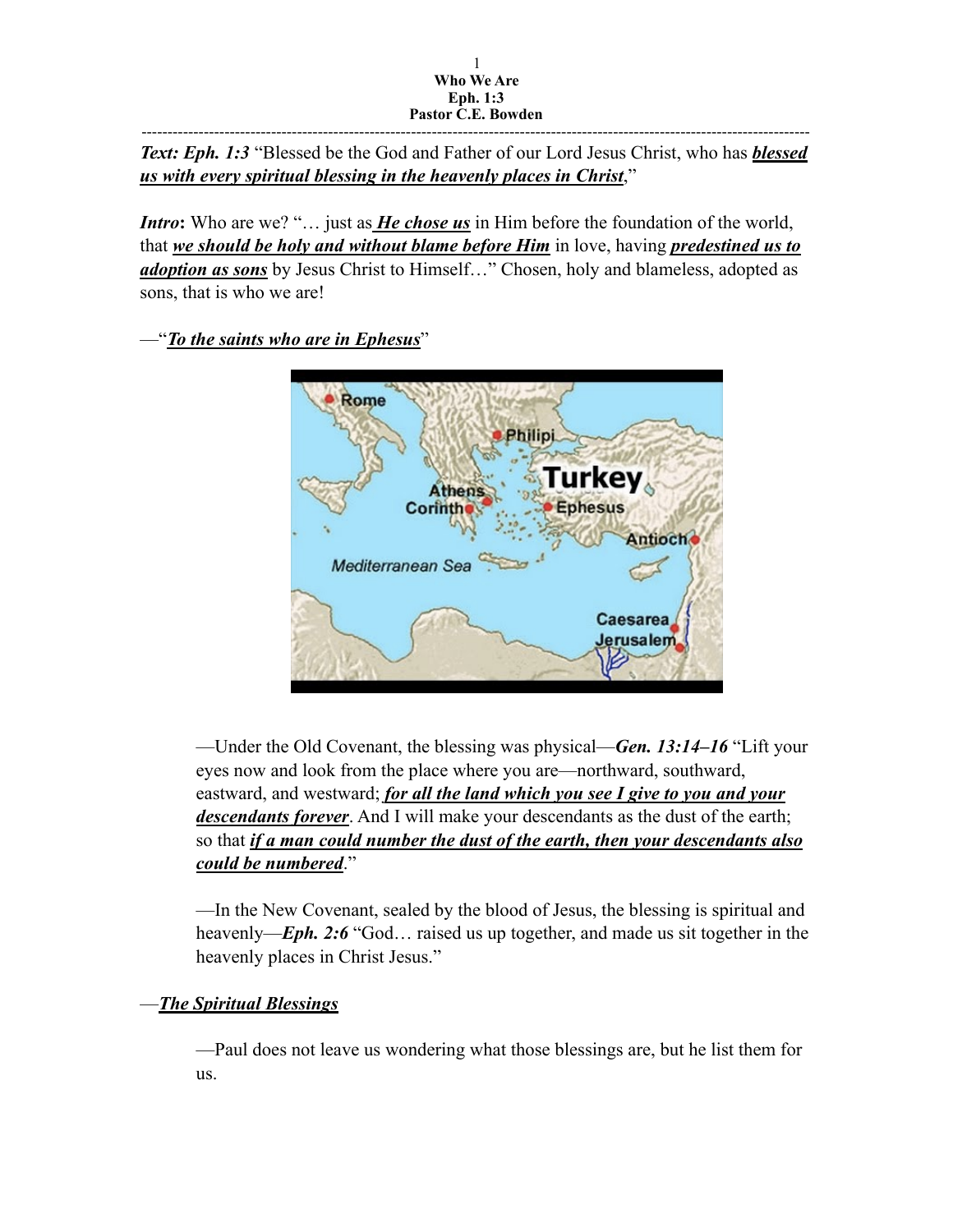#### 1. "…*he chose us in him before the creation of the world*…" (*v. 4*)

—The word "*chose*" is from the Greek ἐκλέγοµαι eklegomai meaning to choose out as the recipients of special favor and privilege.

—Before the foundations of the world were laid, God had determined that all who believed on his Son should be saved.

—Does this mean that some are chosen to be saved, while others are chosen to be damned to eternal punishment.

—God *draws* us—*John 6:44* "No one can come to Me unless the Father who sent Me draws him; and I will raise him up at the last day."

—We respond in faith—*Joh 6:39* "And this is the will of the Father who sent Me, that of all which He has given Me I should lose nothing but should raise it up again at the last day."

2. He chose you "…to be holy and blameless in his sight in love." (*v. 4*)

—To be "*holy*" is to be set apart to God, you belong to Him.

—To be "*blameless*" means in God's eyes there is no fault or sin that separates you from Him; --God sees you through the lens of His perfect sinless Son.

#### 3. "…*he predestined us to be adopted as his sons through Jesus Christ*…" (*v. 5*)

—I understand "*predestined*" in this way; God had an overarching plan to save humanity; to those whose hearts are disposed to receive Him, He draws by His Spirit.

—We are children of God by adoption, this adoption allows us the same rights and privileges of the Son—*Rom. 8:17* "Now if we are children, then we are heirs — heirs of God and co-heirs with Christ, if indeed we share in his sufferings in order that we may also share in his glory."

4. "…he has freely given us in the One he loves." (v. 6)

—You are not rejected. You are not an outcast. You are not unworthy of approval. The Creator of the universe accepts you in Christ.

—You are significant because of Jesus—*Eph. 2:10* "For we are His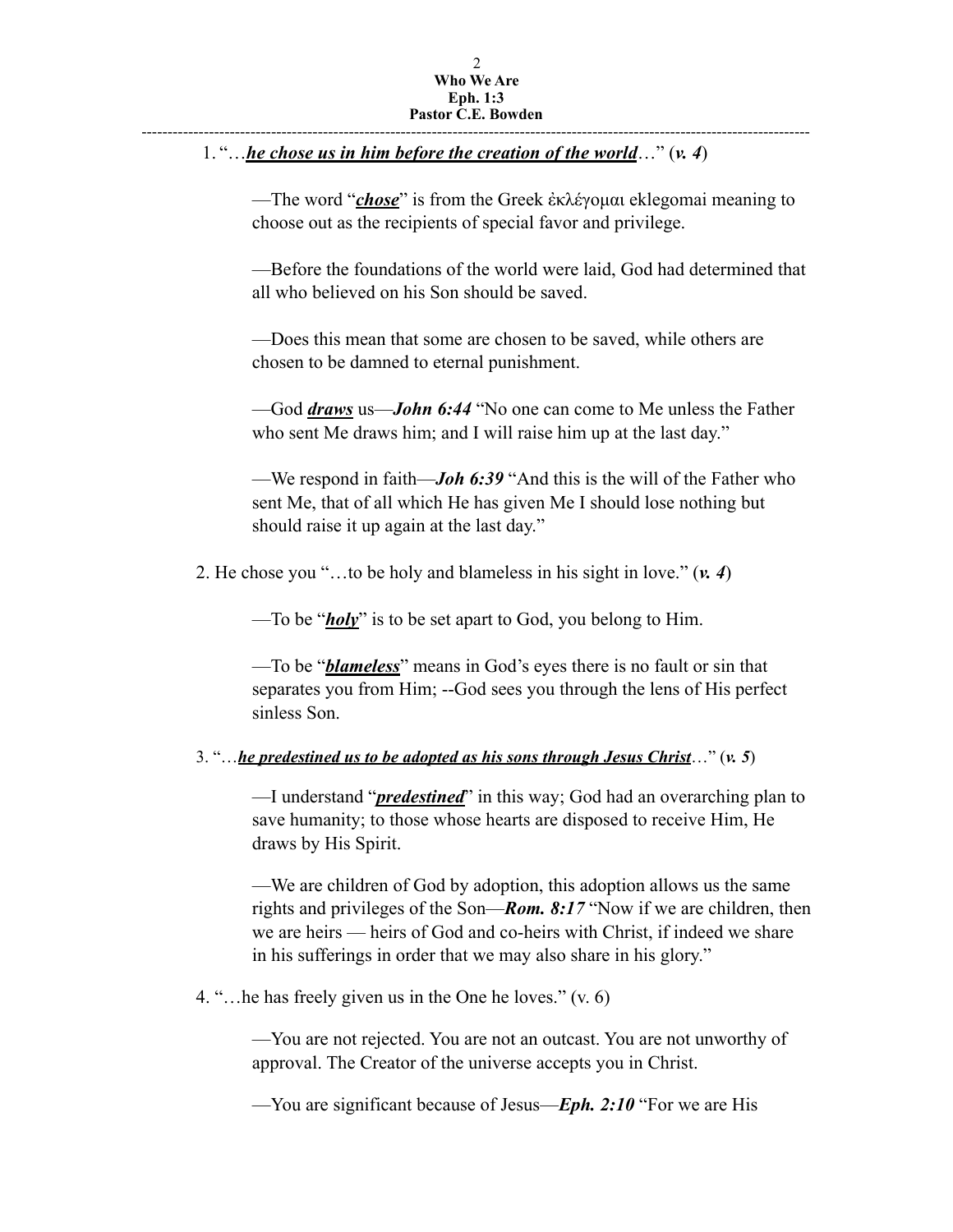---------------------------------------------------------------------------------------------------------------------------------

workmanship, created in Christ Jesus for good works."

5. "…*redemption through his blood*…" (*v. 7*)

—To be redeemed means to be bought back; isqt carries with it the sense of being released from slavery.

—Jesus' death paid the price for our release from sin and death—*Lev. 17:11* "For the life of the flesh is in the blood, and I have given it to you upon the altar to make atonement for your souls; for it is the blood that makes atonement for the soul."

## 6. "…*the forgiveness of sins*…" (v. 7)

—The word "*forgiveness*"in Greek is ἄφεσις aphesis which means to send away as though it never happened.

—God has given up the right to punish us for our sin.

7. "…*in accordance with the riches of God's grace*…" (v. 7-8)

—All of these blessings are a result of "*grace*" a theme Paul builds on in *Eph. 2:8* "For by grace you have been saved through faith, and that not of yourselves; it is the gift of God."

—God expressed His grace even when we were lost in sin—*Rom. 5:8* "But God demonstrates His own love toward us, in that while we were still sinners, Christ died for us."

## 8. "...*he made known to us the mystery of his will*…" (*v.9*)

—God began to speak of this "*mystery*" in *Gen. 3:15* "And I will put enmity Between you and the woman, And between your seed and her Seed; He shall bruise your head, And you shall bruise His heel."

—Col. 1:27 "To them God willed to make known what are the riches of the glory of this mystery among the Gentiles: which is Christ in you, the hope of glory."

## 9. "…*we have obtained an inheritance*…" (*v. 11*)

—We will inherit the fulness of eternal life in heaven with our Lord—*Rom. 8:23* "Not only that, but we also who have the firstfruits of the Spirit, even we ourselves groan within ourselves, eagerly waiting for the adoption, the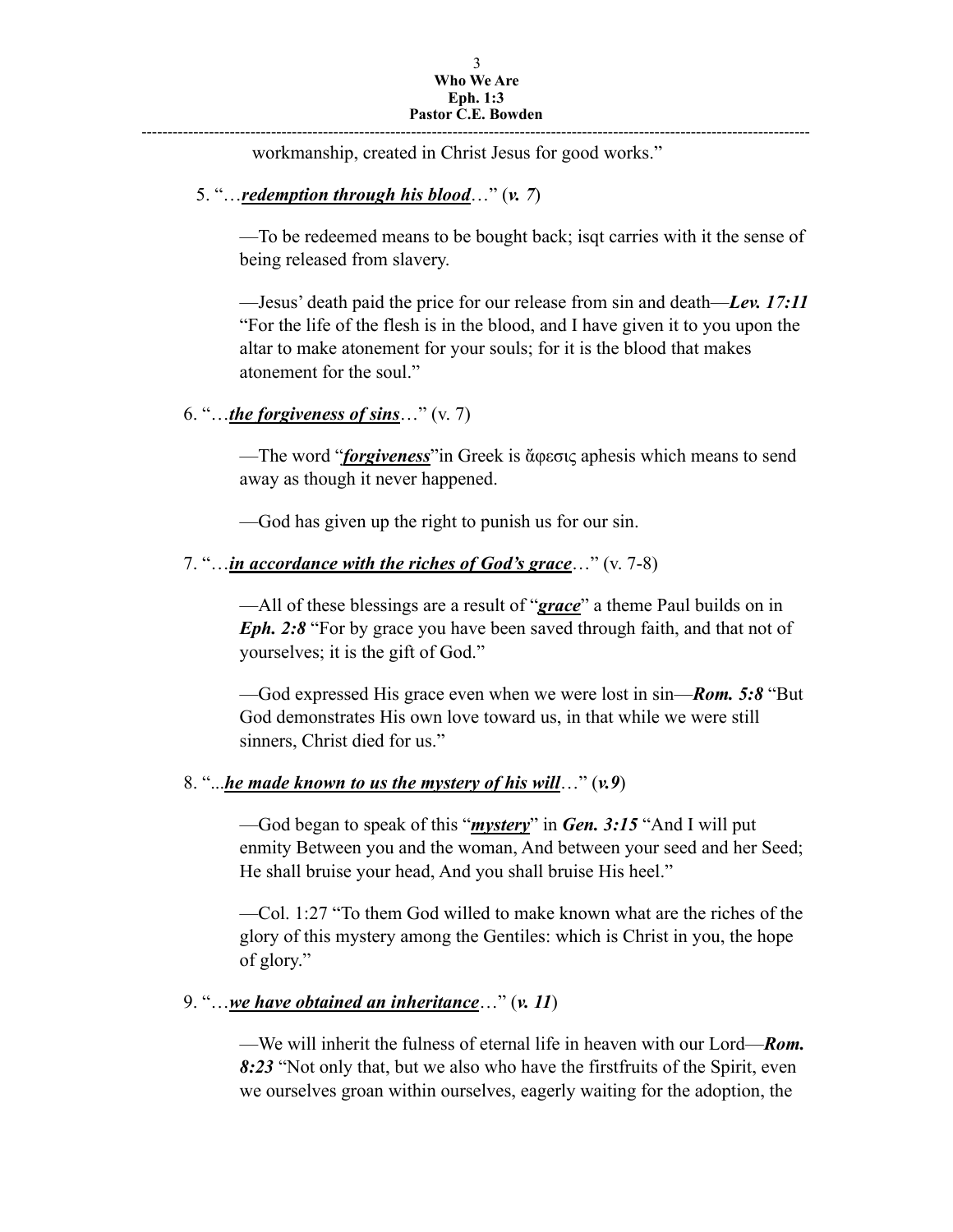---------------------------------------------------------------------------------------------------------------------------------

redemption of our body."

—Not only does the Lord give us an inheritance, we are an inheritance to Him—*Deut. 4:20* "But the LORD has taken you and brought you out of the iron furnace, out of Egypt, t*o be His people, an inheritance, as you are this*   $day$ ."

—That is now broader than Israel it includes the Church of Jesus.

—It is "*predestined*" purpose, meaning this is God's intentional deliberate action—*Eph. 1:12* "that we who first trusted in Christ should be to the praise of His glory."

10. "…*having believed, you were sealed with the Holy Spirit of promise*…" (*v. 13*)

—A "*seal*" had many different uses, in the ancient world.

— It was placed on a document to guarantee its genuineness.

—It was attached to goods in transit to indicate ownership and ensure protection.

—It also represented a designation of office in the state service.

—The Holy Spirit is "*the guarantee of our inheritance until the redemption of the purchased possession, to the praise of His glory*." *Eph. 1:14*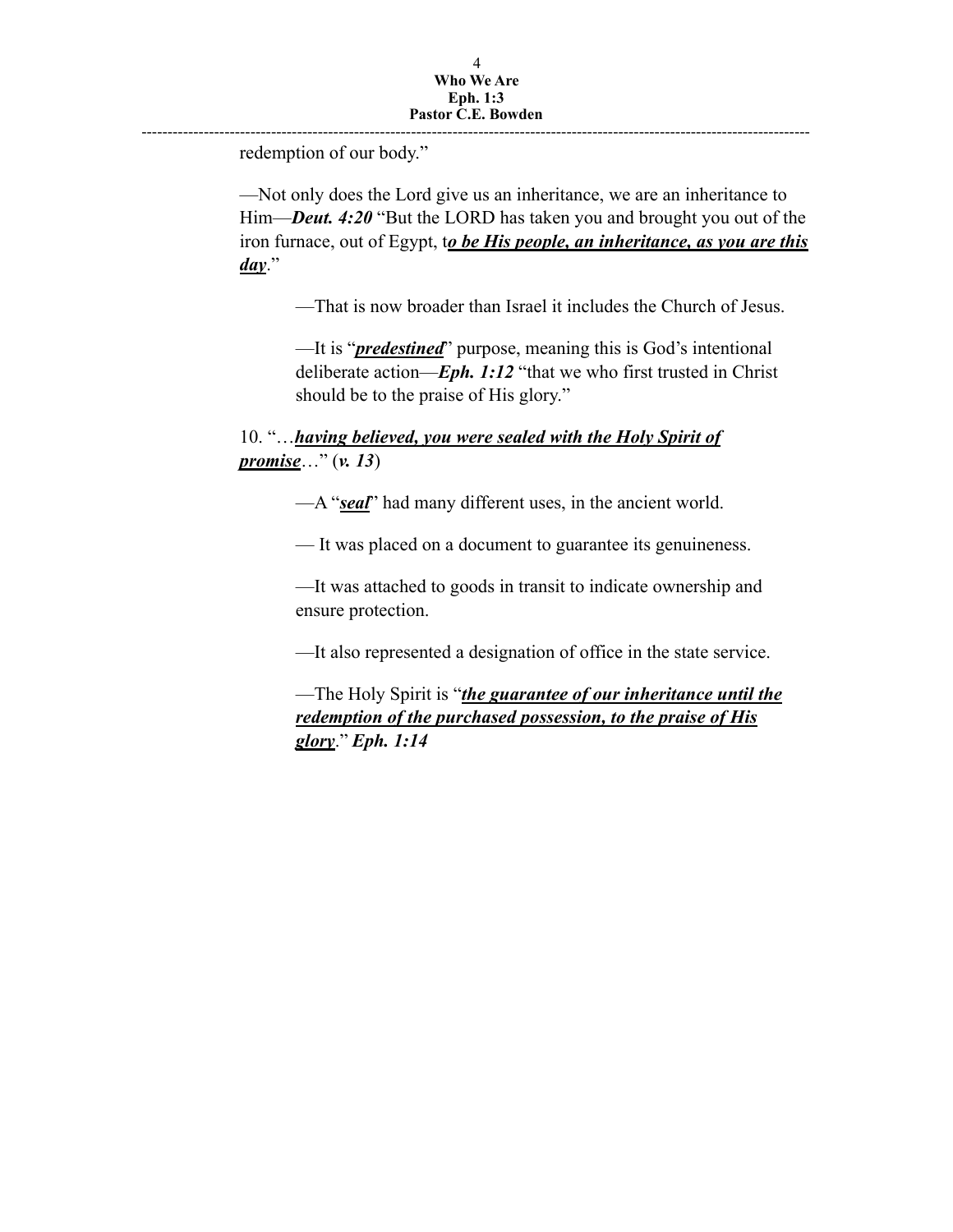<sup>5</sup><br>Who We Are<br>Eph. 1:3<br>Pastor C.E. Bowden

----------------------------------